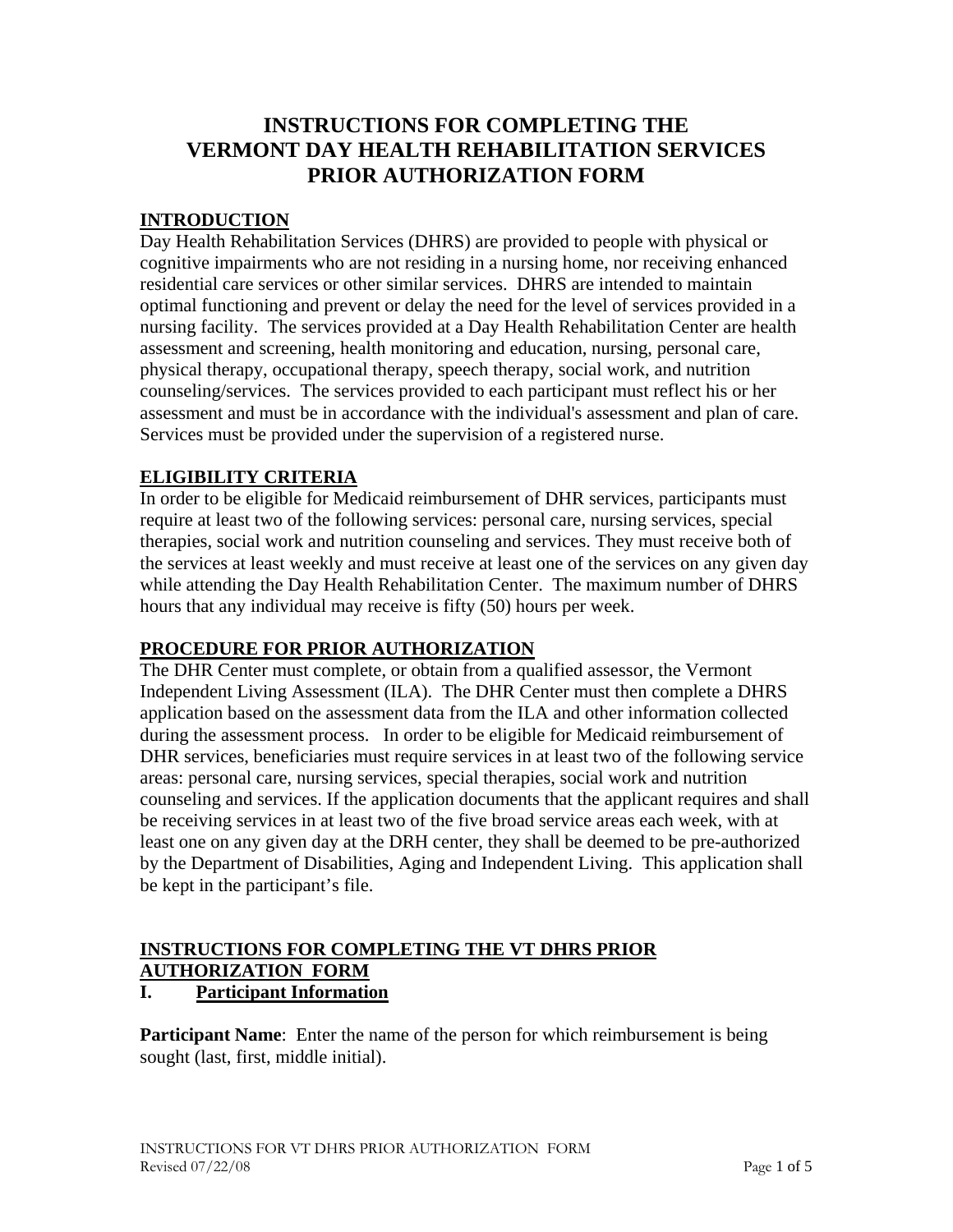**New / Renewal:** Indicate if the authorization is for a new participant or a renewal for a current participant.

**Date**: Enter the date that the form was completed.

**Mailing Address:** Enter the beneficiary's full mailing address (street, apt. no., P.O. Box).

**Telephone:** Enter the beneficiary's residential telephone number.

**DAIL Client Identification Number:** Enter the DAIL client identification number, also referred to as the *unique client identification number*, as it appears on the ILA.

**Date of ILA:** Enter the date that the ILA was completed. *ILA's that are outdated or over one year old may not be used for determination of eligibility for DHRS.* 

**Physician:** Enter the name of the beneficiary's primary physician.

**Name of Day Health Rehabilitation Center:** Enter the name of the Day Health Rehabilitation Center.

**Name of contact person:** Enter the name of the person at the DHR Center who will be available to answer questions on the DHRS Eligibility Form.

**Telephone:** Enter the telephone number for the DHR Center.

**VT State Resident:** Indicate whether or not the applicant is a VT State Resident.

**Medicaid Id. No.:** Enter the *participant's* Medicaid Identification Number.

**EDS Verified**: Indicate DHRS center has confirmed through the EDS eligibility system that the participant is eligible for Medicaid.

**No. Days/Wk:** Enter the proposed days per week that the beneficiary will receive DHRS.

**No. Hrs. / Wk:** Enter the planned hours per week that the beneficiary will receive DHRS.

**Proposed DHRS Start Date:** Enter the date planned start date of DHRS. For a renewal, enter the day after the previous Notice of Decision expires.

**Does the participant live in a residential care home?** Indicate if the participant lives in a residential care home. If they do, enter the name of the home. Residents in residential care whose care if paid for through Medicaid may are not eligible for DHRS funding.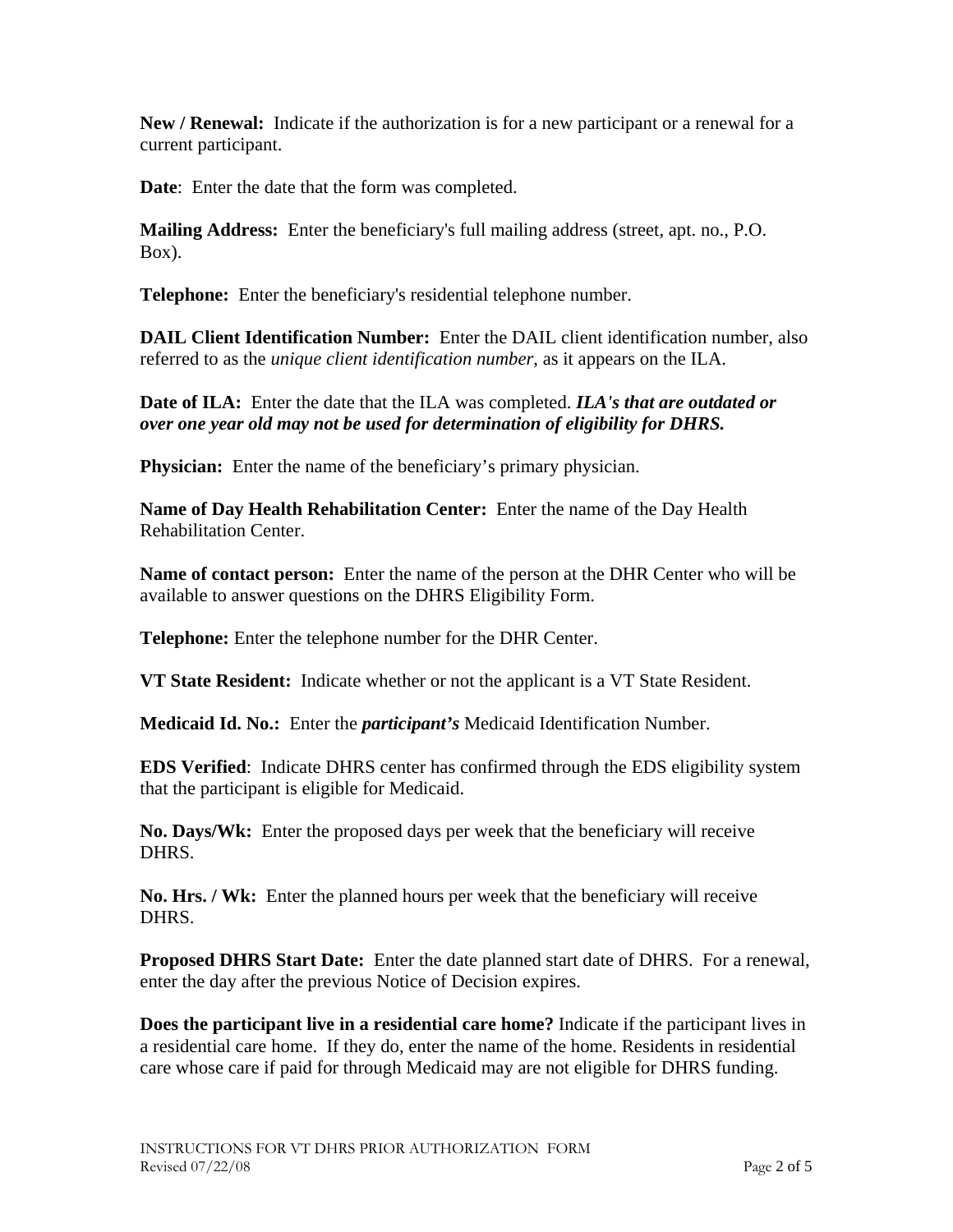**It is the responsibility of the DHR Center to verify that the applicant is not eligible for and/or participating in other public funding sources. A checkmark indicates that the DHR Center has verified that the funding source for the applicant has been checked and no duplication of funding was found.** If you are unsure how to verify a funding source or are encountering difficulty in obtaining verification of a funding source, please call the Department of Disabilities, Aging and Independent Living.

## **II. Diagnoses/Active Problems:**

**Primary:** Enter the beneficiary's primary diagnosis.

**Secondary:** Enter the beneficiary's secondary diagnosis, if any.

**Other Problems:** Enter any additional diagnoses/health related problems that the beneficiary has.

**Diagnosis of Alzheimer's Disease or Related Dementia:** Indicate if the participant has a physician's diagnosis of Alzheimer's Disease or Related Dementia.

## **III. Day Health Rehabilitation Services Needed:**

#### **A. Personal Care (Per Client Independent Living Assessment - ILA)**

The ILA # refers to the question number for the corresponding Activity of Daily Living (ADL) on the ILA. In this section, put an "x" in any the box that coincides with the beneficiary's ILA score for each ADL. For people who *do have* a diagnosis of Alzheimer's Disease or Related Dementia, any score between 1 - 4 for the ADLs will meet the criteria for needing personal care at the DHR Center. For people who *do not have* a diagnosis of Alzheimer's Disease or Related Dementia, a score that falls within the *unshaded portions* of the form is required to meet the criteria for needing personal care at the DHR Center.

#### **B. Nursing Services**

Give a brief description of the nursing services to be provided. Indicate the frequency of the service (i.e. 2X/day, daily, weekly, monthly). Indicate the expected duration (i.e. 2 months, 4 months, ongoing) that the service(s) will be needed at the DHR Center. Please be as specific and accurate as possible. Documentation of the on-going nursing services that are provided must be maintained in the person's file at the DHR Center.

If a beneficiary requires any of the services listed, but they will not be needed or provided while at the DHR Center, this service, frequency and duration must be left blank and the eligibility criteria for DHRS will not be met.

#### **C. Special Therapies**

In order for the participant to qualify in the Special Therapies section, a licensed professional must complete an assessment and develop a treatment plan that will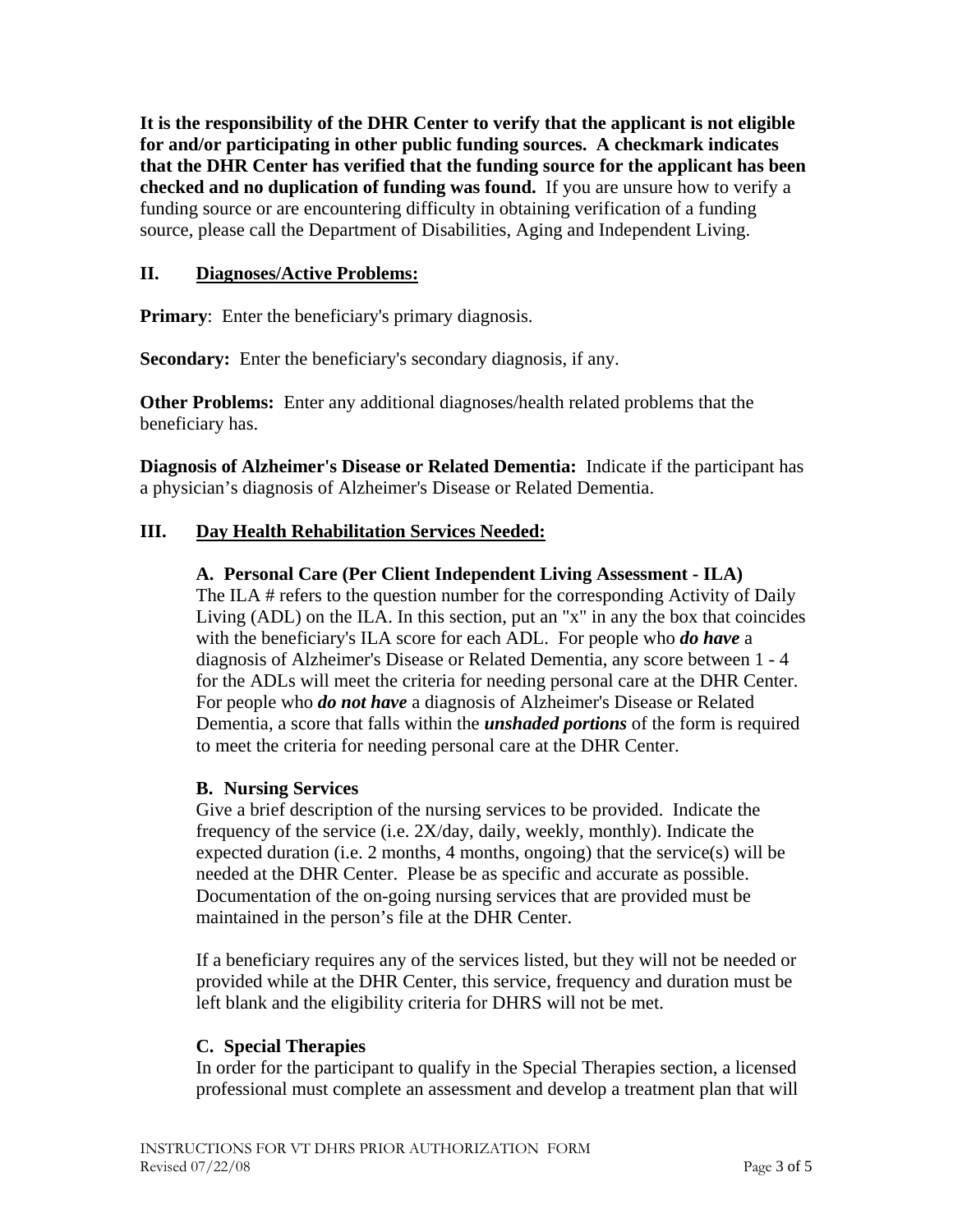be carried out by DHR Center staff. The licensed professional must monitor and update the treatment plan as necessary. The written plan and documentation of the on-going special therapy services provided must be maintained in the person's file at the DHR Center.

Indicate with an "x" any of the special therapies to be provided by the DHR Center.

Enter the name of the physical, occupational, or speech therapist that will develop and oversee the therapy plan.

Specify the type of specific services to be provided and give a brief description. Indicate the frequency of the service (i.e. 2X/day, daily, weekly, monthly). Indicate the expected duration (i.e.  $2$  months,  $4$  months, ongoing) that the service(s) will be needed at the DHR Center.

Again, this section must be left blank if the services will not be provided by the DHR Center, even if they are being received from another source.

# **D. Social Work**

**Participant/Family/Caregiver shows signs of:** check any and all areas that apply in the following areas: stress/anxiety, situational depression, caregiver burnout, grief, isolation, abuse/neglect/exploitation. Indicate if there are other areas to be considered that may require social work services. Enter the name and title of the individual who will provide Social Work Services.

Specify the type of social work services to be provided and give a brief description. Enter the frequency of the service as (i.e. 2X/day, daily, weekly, monthly). Enter the expected duration (i.e. 2 months, 4 months, ongoing) that the service(s) will be needed at the DHR Center. Documentation of the on-going social work services provided must be maintained in the person's file at the DHR Center.

# **E. Nutrition Counseling and Services**

In order for the participant to qualify in the Nutrition Counseling and Services section, a Registered Dietician must complete an assessment and develop a nutrition plan that can be carried out by DHR Center staff. The Registered Dietician must monitor and update the nutrition plan as necessary. The written plan and documentation of the on-going nutrition services provided must be maintained in the person's file at the DHR Center.

Enter the name of the registered dietician that will develop and oversee the dietary plan.